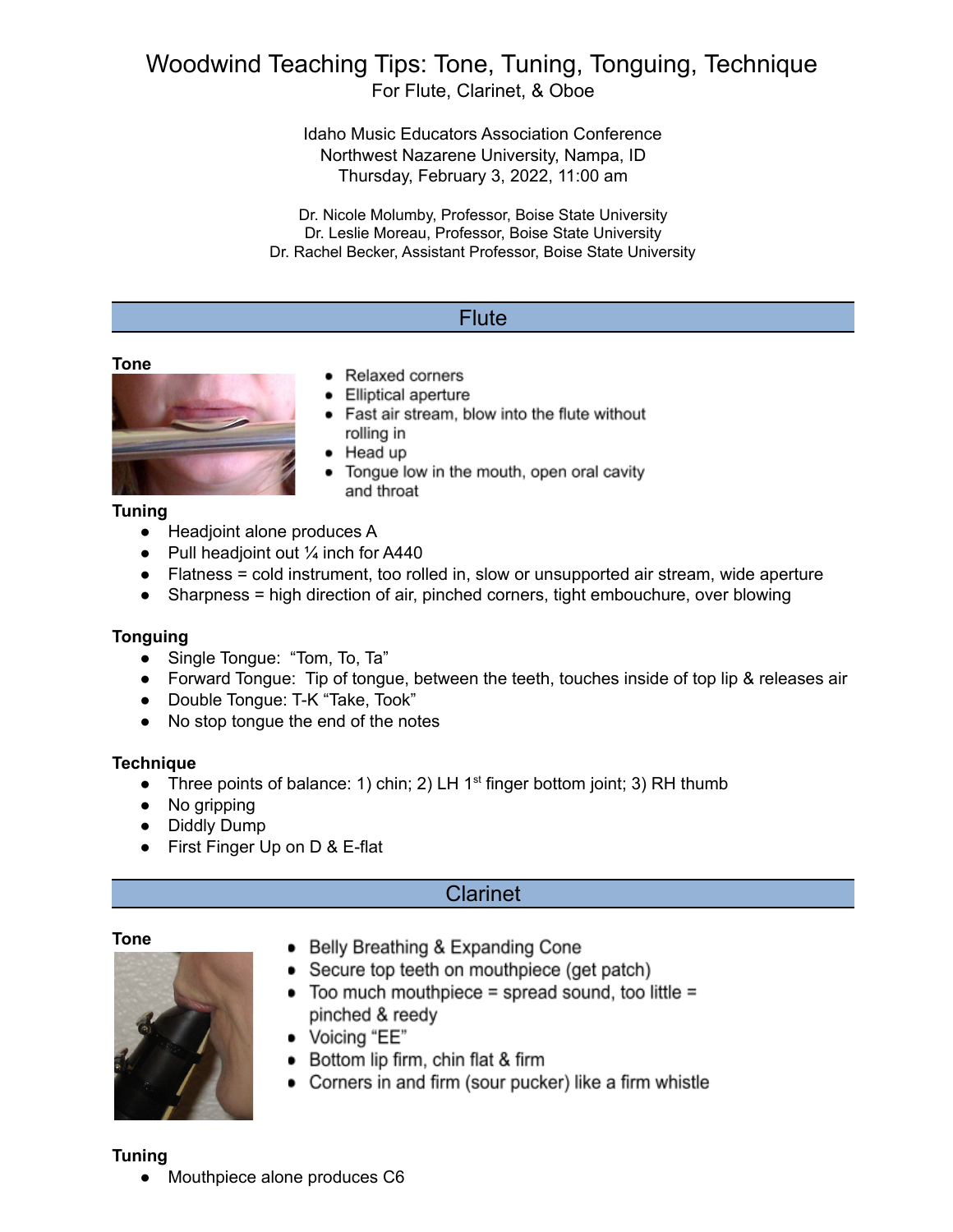- Tuning pitches: open G, low C, third space C (pull barrel joint first, then middle joint)
- Flatness = cold instrument, loose embouchure, low tongue position, too much mouthpiece inside the mouth
- Sharpness = warmed-up instrument, tight embouchure, poor quality instruments, too little mouthpiece inside the mouth.

# **Single Reed Tonguing**

- Tip of tongue to tip of reed (use a "DEE," "TEE" or "THEE" syllable)
- Avoid anchor tonguing, slap tonguing, and TA syllable
- Horizontal tongue motion creates distorted tone (work to maintain "hiss" while tonguing)

## **Technique**

- Secure holding of the instrument (right hand thumb and upper teeth)
- Work for relaxed curved finger shape with pads of fingers covering holes
- Watch right hand index finger (use neckstrap)
- Watch for five-fingered throat A (practice rolling from low C to A)
- Left thumb at two o'clock position
- Pinky fingers: alternate left & right, watch for hooking under keys

# Oboe

#### **Tone**



- Keep the corners of the lips in visible vertical lines
- Say "tomb" to make the right shape. Then, roll your lips in.
- Chin muscles should be flattened and firm.
- Lots of air pressure!
- Air spins out forward across the reed, not down into the instrument.
- Breath out excess air: alternate out and in breaths.
- Low notes have an "ahhh" feel. High notes have an "eee" feel.

## **Tuning**

- The reed should both CROW and BEEP a C.
- Do not pull out the reed or any joint to lower oboe pitch.
- Flatness = too little support, too loose embouchure, too flexible reed, flat reed, cold instrument
- Sharpness = too little support, biting in embouchure, old reed, closed reed, hot space
- "A" is a good tuning note on the oboe

## **Tonguing**

- Constant air pressure and embouchure.
- Start notes with your tongue on the reed rather than with your breath.
- Think "too" for long notes and just "t" for short notes.
- Touch the reed as little as possible think taste buds.
- The tongue comes slightly up and forward to connect with the reed.

## **Technique**

- Balance with your right thumb and left index finger (not your left thumb!)
- Hold the oboe at about a 45 degree angle: bring the oboe to you, and keep your head up.
- Nice round fingers, soft wrist like you are holding a flag pole.
- Three octave mechanisms! Half-hole C# to Eb. Back octave E to Ab. Side octave A to C.